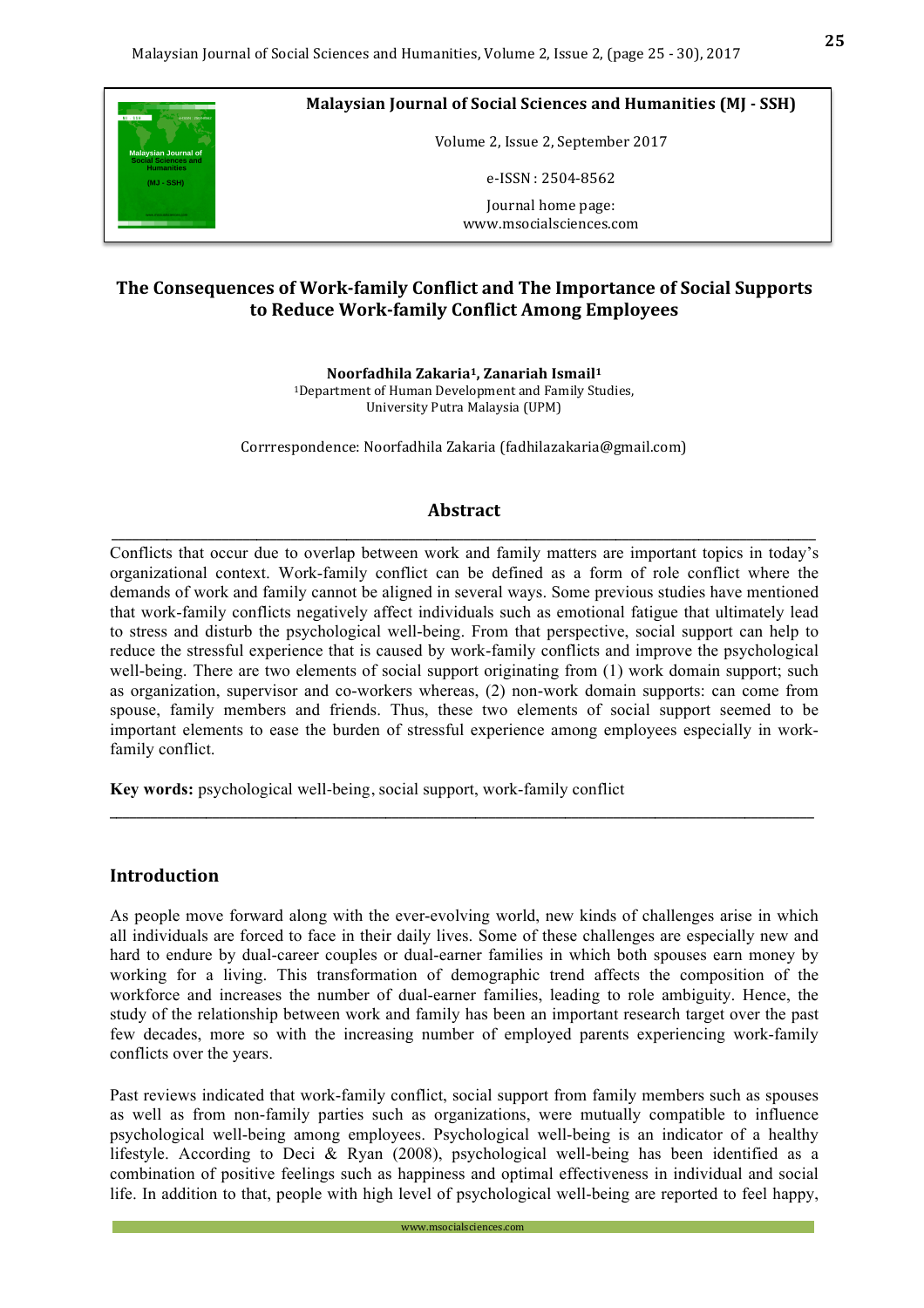capable, well-supported, and satisfied with life, (Huppert, 2009). Therefore, this study was conducted to determine the consequences of work-family conflict and the importance of social support to reduce work-family conflict among the employees.

Work-family conflict (WFC) has been defined as "a form of inter-role conflict in which the role constraints from work and family domains are mutually conflicting in some respects" (Greenhaus & Beutell, 1985 p.77). Therefore, this means that the level of commitment and role demands increase as people step into different phases of adulthood where there is a constant juggle between family and work.

Previous study suggested that social support would directly improve the well-being of the individual, reduce the impact of stress on well-being and prevent psychological distress following the stressful experience (Noraini, 2003). Social support related to interpersonal relationships and social interactions could help to safeguard individuals from unwanted psychological problems (Nielson, Carlson, & Lankau, 2001). There are two types of social support: work domain and non-work domain. Examples of work domain support are support from their organization, supervisor and co-workers whereas nonwork domain support can come from spouse, family members and friends (Aycan & Eskin 2005). Thus, these two types (work domain and non-work domain) of social support seemed to ease the burden of stressful experience especially in work-family conflict.

The increases in economic demands are causing an increase in the burden of job demand and workload. Increasing job demands tend to cause several problems in terms of time-based, stress, and behavior especially for those who are married. Individuals who are married have two major commitments, namely family and work. These commitments require both time and also a different approach to be implemented. Nevertheless, to balance and commit to these two major commitments is not as simple thing to do. Failure to balance and meet the needs of both these two commitments will result into an imbalance which in turn will trigger work-family conflicts (Scott, Carl, Donald & Jon, 2008).

# **The Consequences of Work-Family Conflict**

As Malaysia nowadays has an increased number of dual-earner families from 2010 (7,421.8 people) to 2013 (8,410.1 people) (Department of Statistic, Malaysia), the research on married employees that face work-family conflicts is prominent in both the West and in Malaysia.

The Former General Director of Public Services Department (PSD), Tan Sri Mohamad Zabidi Zainal acknowledged in his speech at the launching ceremony of Psychology Open Day 2014 that employees in the public sector nowadays have to face the increasing pressure of workload in order to deliver the best quality of service to the public system of Malaysia. Increase in workload may lead to the increase of work stress. Malaysian employees especially who are married have multiple roles that need to be balanced between role effect in a work domain and family domain; therefore, work-family conflict arises which then may affect their overall well-being as well.

Kinnunen & Mauno (1998) stated that about 40% to 78% of employed parents experience work-family conflict at some point in their marriage. However, previous research did not pay attention to the question as to how negative outcomes related to work-family conflict may be avoided.

Negative impact on the family domain is often related to work. Therefore, to ensure the well-being of families as well as employees, it is important to manage the responsibilities between the roles at home and at the workplace (Sabitha, 2009). Improper management of work and family balance will eventually cause problems or stress (Greenhaus Beutell, 1985; Kahn et al. 1964; Voydanoff, 2004) as both elements are the fundamental of the life of an individual (Noraini, 2001).Several studies have reported that work and family conflicts will affect some things in family life and work. There is a negative relationship between work and family conflicts with family satisfaction (Parasuraman & Simmers, 2001; Huang et al., 2004), there is a negative relationship between work conflicts and families with marital satisfaction (Kim & Ling, 2001; Aycan & Eskin, 2005), there is a negative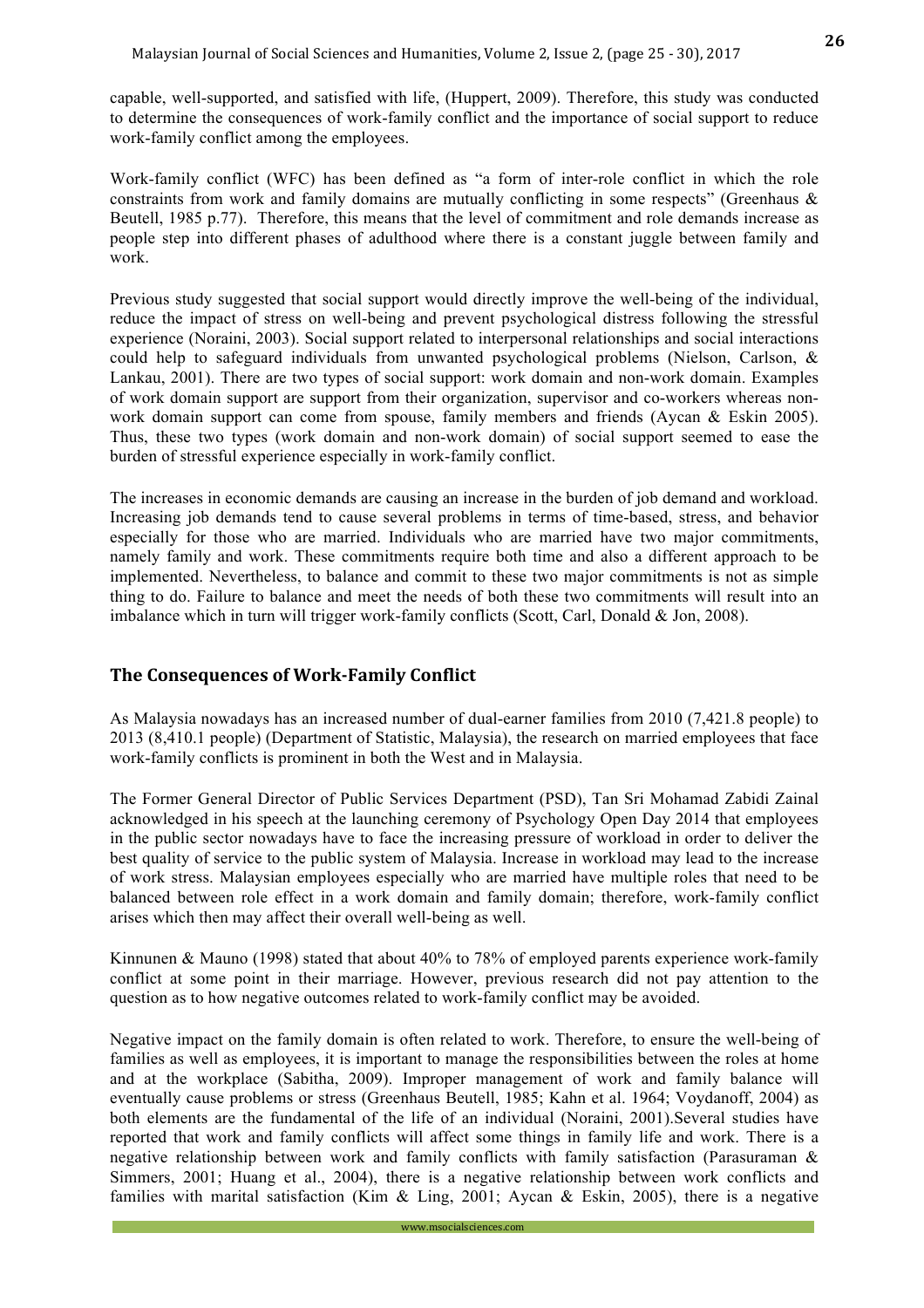relationship between work and family conflicts with psychological well-being (Noraini, 2002; Noraini 2004; Aycan & Eskin, 2005). Previous findings also found that there is a positive relationship between work-family conflicts and psychological distress (Major, Klein, & Erhart, 2002; Mauno, Kinnunen, & Pyykko, 2005).

In line with that, work-family conflict is shown to have a negative impact on individual's well-being, employers, and family. Furthermore, these conflicts have contributed to low organizational commitment, work dissatisfaction, family dissatisfaction, pressure, employee turnover, health problems, psychological problems, and various other social problems (Netemeyer, Boles & McMurrian, 1996).

High work-family conflict is associated with negative consequences for individuals such as life dissatisfaction, anxiety, depression and poor health. In terms of relationships, there is an increase of interpersonal conflict, marital dissatisfaction, and divorce. These negative consequences will cause absenteeism, tardiness, low commitment, and loss of talented employee in an organization (Nurnazirah, Samsiah, Zurwina & Fauziah, 2015). Thus, high level work-family conflict among Malaysian employees would directly affect the individuals' mental and physical fitness and indirectly affect the organizational performance.

Previous research suggests that work and family conflict was a significant stressor which leads to negative outcomes to Malaysian as well as to Western employees. R Zirwatul Aida and Azlina (2014) in their study on 1125 manufacturing employees revealed that regardless of gender respondents who were married and have children have demanding responsibilities from their family and work. Accordingly, employee may fall into in dilemma choosing between work and family demands which lead to guilt by choosing one over the other. Thus, it will affect their overall wellbeing.

Besides, individuals will lose motivation in fulfilling their family demands if they spend their time all day long for their job (Aslam, Shumaila, Azhar & Sadaqat, 2011). Consequently, individual that is burden with workload will experience fatigue, stress, and negative emotion (Ahmad, 2008). It shows that these consequences would indirectly influence the individuals' psychological well-being especially to those who are married and spend overtime at the workplace to complete all tasks given.

According to the Conservation of Resources model, suggested that inter-role conflict results to stress whenever resources are lost in the process of handling both work and family roles. These possibilities or actual losses of resources are leading to various kinds of negative outcomes which may include physiological stress, dissatisfaction, depression, or anxiety (Hobfoll & Shirom, 1993).

Carlson and Perrewe (1999) highlighted that family and work support as an independent variable and as a moderator as well in the role stressors and work-family conflict, and they suggested that social support could be best conceptualized as a variable that directly influences perceived stressors. Conservation of Resources model also has been applied in the study of work-family conflict conducted by Grandey and Cropanzano's (1999). The model suggests that individuals are motivated to obtain and maintain resources such as social support networks while coping with stress, which implies that social support has a direct effect on work-family conflict.

Therefore, social support seems to be a crucial indicator for the individuals to face up to this role conflict. Social support can come from various parties such as spouse, friends, family members, colleague, and supervisor. However, current studies aim to emphasize on social support in the dimension of spousal and organizational support because it is closely related to the surrounding of those who are married and working.

#### The Importance of Social Supports to Reduce Work-Family Conflict Among Employees

Based on these viewpoints, social support seems to be an important source to reduce work-family conflict. Social support can be divided into two categories, the first being work-domain in terms of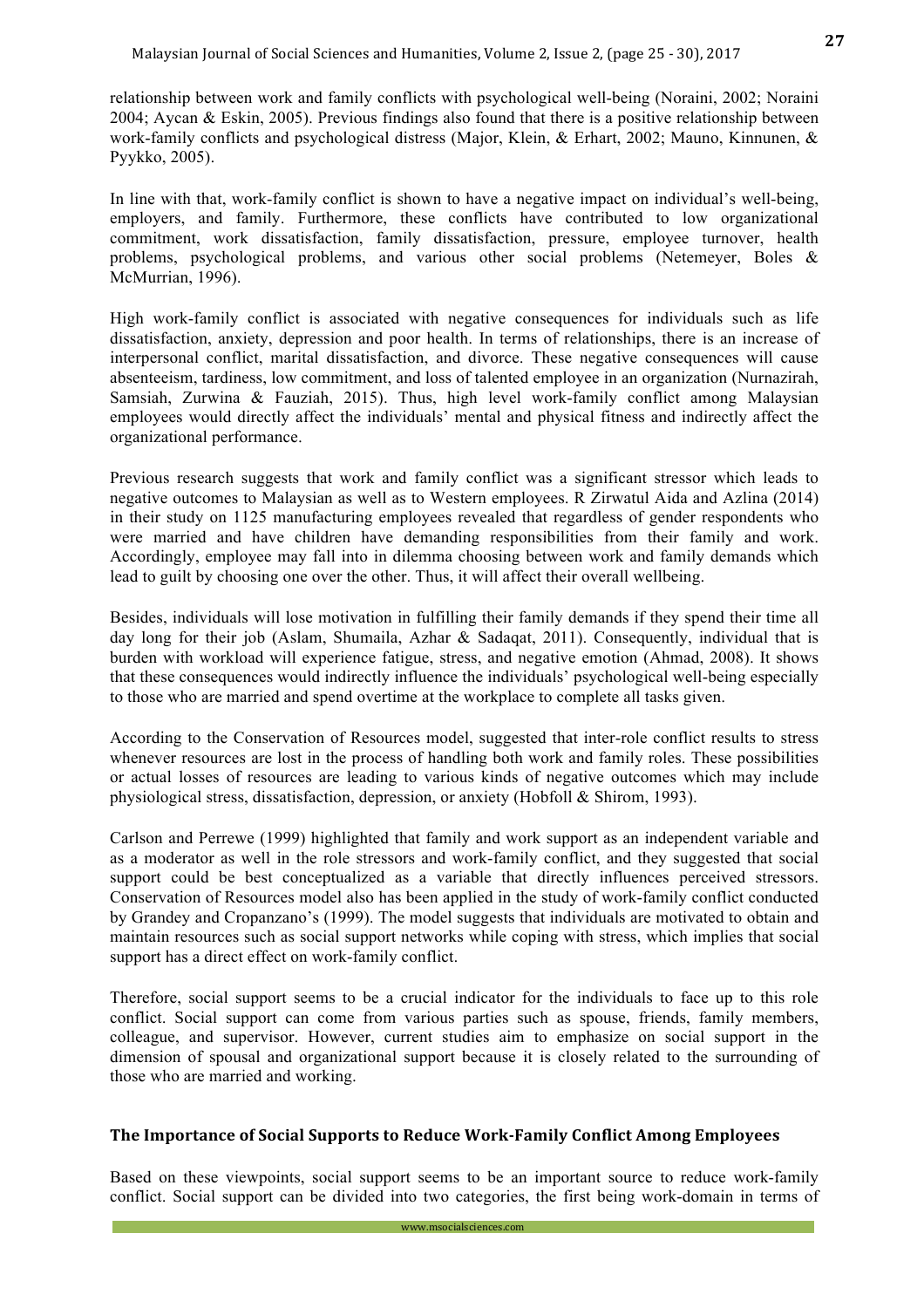organization, supervisor and co-workers, and the second being non-work domain which in terms of spouse, family members and friends.

As a spouse is the closest person a married individual has, it is a must for them to provide full support for their spouse especially spouses who are working. Adams et al., (1996) suggested that high levels of emotional and instrumental support from family members will lower family interference in their work. Emotional support from family members might make someone feel better when they are upset about their job. On the other hand, instrumental support assists in taking on extra household responsibilities if the job becomes very demanding and the family members are willing to straighten up the house when needed.

Strong moral support from a spouse is also one of the important indicators for an individual to achieve the best potential in them. Whenever the spouse is able to provide peace of mind for the individual, it inspires the person to deal with the challenge of climbing the ladder of success in their careers.

Studies on work, family and women's well-being in Malaysia indicate that support from the husband and the women's own personality can further contribute to their well-being, and also predicted happiness to one another (Noraini & Nor Diana, 2016). It shows that, spousal support would positively influence the negative effect of work-family conflict on psychological well-being. Instrumental and emotional support from the family members may ease the burden of managing family responsibilities, which helps to lessen the impact of parental demand on family-to-work interference (Nasurdin & O'Driscoll, 2011).

Apart from that, organizational support is one of the closest systems in the workplace. Thus, organizational support has been recognized as an important authority in employees' ability to balance work and family responsibilities (Allen, 2001; Behson, 2002). Aminah & Zoharah (2010) found that organizational initiatives that support work-life balance directly lower the work-family conflict experienced by employees. With the existence of work-life balance initiatives in the organizational setting, it will encourage organizations to reduce their employees' job roles interference with family roles. As an example, employees are allowed to leave work early to care for a sick child or parent. This would enable employees to have the time needed to attend to family matters.

# **Conclusion**

As a conclusion, there are several consequences of work-family conflict. It is perfectly clear that, social support from spouse and organizational support is essential in order to overcome the rising workfamily conflict among employees. This is according to dual-earner families (working husband and wife) that sometimes experience a role conflict between work and family, for example, unexpected meeting late in the day may prevent a parent from picking up his or her child from school and at the moment husband or wife has an outstation. Therefore, social support seems to be an important variable in reducing work-family conflict and increase the psychological well-being.

# **Recommendation**

As a recommendation, human resource management in all government departments need to optimize psychological services and counseling by providing more intervention programs as to how to handle the conflict between the work and family domains. This is a good indicator of improving the psychological well-being of employees and dual-earner families.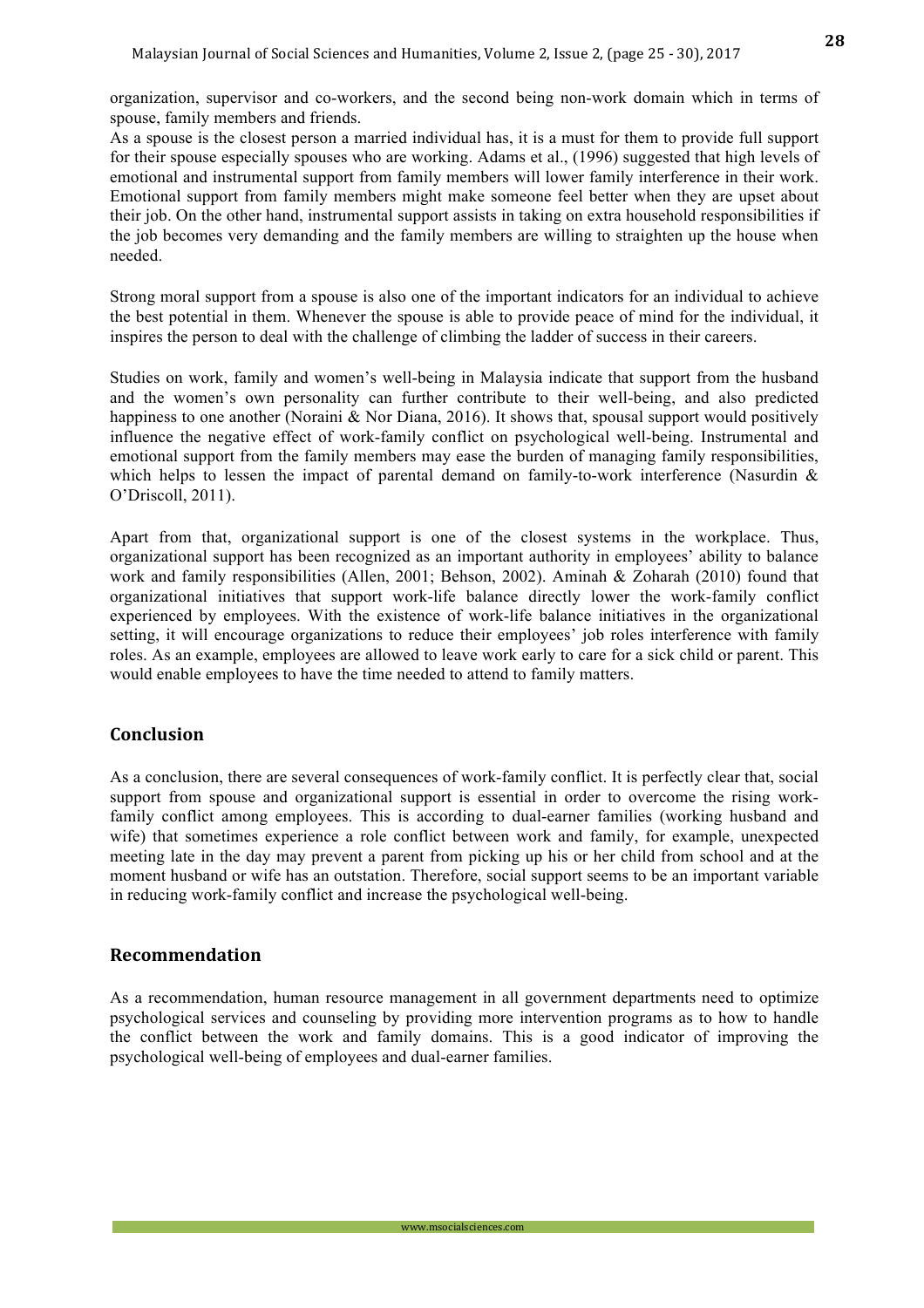### **References**

- Adams, G. A., Kings, L.A., & King, D. W. (1996). Relationships of job and family involvement, family social support, and work-family conflict with job and life staisfaction*. Journal of Applied Psychology,* 81, 411-420.
- Ahmad, A. (2008). Job, family and individual factors as predictors of work-family conflict. *Journal of Human Resource and Adult Learning, 4*, 57-65.
- Allen, T. D. (2001). Family-supportive work environments: The role of organizational perceptions. *Journal of Vocational Behavior,* 58, 414-435.
- Aminah A. & Zoharah O., (2010). Perceived family-supportive work culture, affective commitment and turnover intention of employees. *Journal of American Science,* 6, 839-846.
- Aslam, R., Shumaila, S., Azhar, M. & Sadaqat, S. (2011). Work-family conflicts: Relationship between work-life conflict and employee retention–a comparative study of public and private sector employees. *Journal of Research in Bussiness, 1*,18-29.
- Behson, S. J. (2002). Which dominates? The Relative Importance of Work-Family Organizational Support and General Organizational Context on Employee Outcomes. Journal of Vocational Behavior, 61, 53-72.
- Carlson, D. S., & Perrewe, P. L. (1999). The role of social support in the stressor-strain relationship: An examination of work-family conflict. *Journal of Management*, 25, 513-540.
- Deci, E. L., & Ryan, R. M. (2008). Hedonia, eudaimonia, and well-being: An introduction. *Journal of Happiness Studies*, 9, 1-11.
- Grandey, A. A., & Cropanzano, R. (1999). The Conversation of resoucers model applied to workfamily conflict and strain. *Journal of Vocational Behavior*, 54, 350-370.
- Greenhaus, J. H. & Beutell, N. J. (1985). Sources of conflict between Work and Family roles. *Academy of Management Review*, 10, 76-88.
- Hobfoll, S. E. (1989). Conservation of resources: A new attempt at conceptualizing stress. *American Psychologist, 44*, 513-524.
- Huang, Y. H., Hammer, L. B., Neal, M. B., & Perrin, N. A., (2004). The relationship between workto-family conflict and family-to-work conflict: A longitudinal study. Journal of Family and Economic Issues, 25, 79-100.
- Huppert, F. A. (2009). Psychological well-being: Evidence regarding its causes and consequences. *Applied Psychology: Health and Well-Being*, 1, 137–164.
- Kim, J. L. S., & Ling, C. S. (2001). Work-family conflict of women entrepreneurs in Singapore. Women in Mangement Riview, 16, 204-221.
- Kinnunen, U. & Mauno, S. (1998). Antecedents and outcomes of work–family conflict among employed women and men in Finland. *Human Relations, 51*, 157–177.
- Major, V. S., Klein, K. J., & Ehrhart, M. G. (2002). Work time, work interference with family, and psychological distress. Journal of Applied Psychology, 87, 427-436.
- Mauno, S., Kinnunen, U., & Pyykko, M. (2005). Does work-family conflict mediate the relationship between work-family culture and self-report distress? Evidence from the five Finnish organiations. Journal of Occupational and Organizational Psychology, 78, 509-530.
- Nasurdin, A. M. & O'Driscoll, M. P. (2011). Work overload, parental demand, perceived organizational support, family support and work-family conflict among New Zealand and Malaysian academics. *New Zealand Journal of Psychology, 40*, 38-48.
- Nielson, T. R, Carlson, D. S., Lankau, M. J., (2001). The supportive mentor as a means in reducing work-family conflict. *Journal of Vocational Behavior, 59*(3), 364-381.
- Netemeyer, R.G., Boles, J. S., & McMurrian, R. (1996). Development and validation of work-family conflict and family-work conflict scales*. Journal of Applied Psychology*, *81*(4), 400-410.
- Noraini, M. N. (2001). Work, Family and Women's Well-being: Challenges of Contemporary Malaysian Women, Kuala Lumpur: International Islamic University Malaysia Press (IIUM Press).
- Noraini, M. N. (2002). Work-family Conflict, Locus of Control, and Women's Well-Being: Tests of Alternative Pathways. The Journal of Social Psychology, 142, 645-662.
- Noraini, M. N. (2003). Work- and family-related variables, work–family conflict and women's wellbeing: some observations. Retrieved from https://www.academia.edu/27426725/Work and